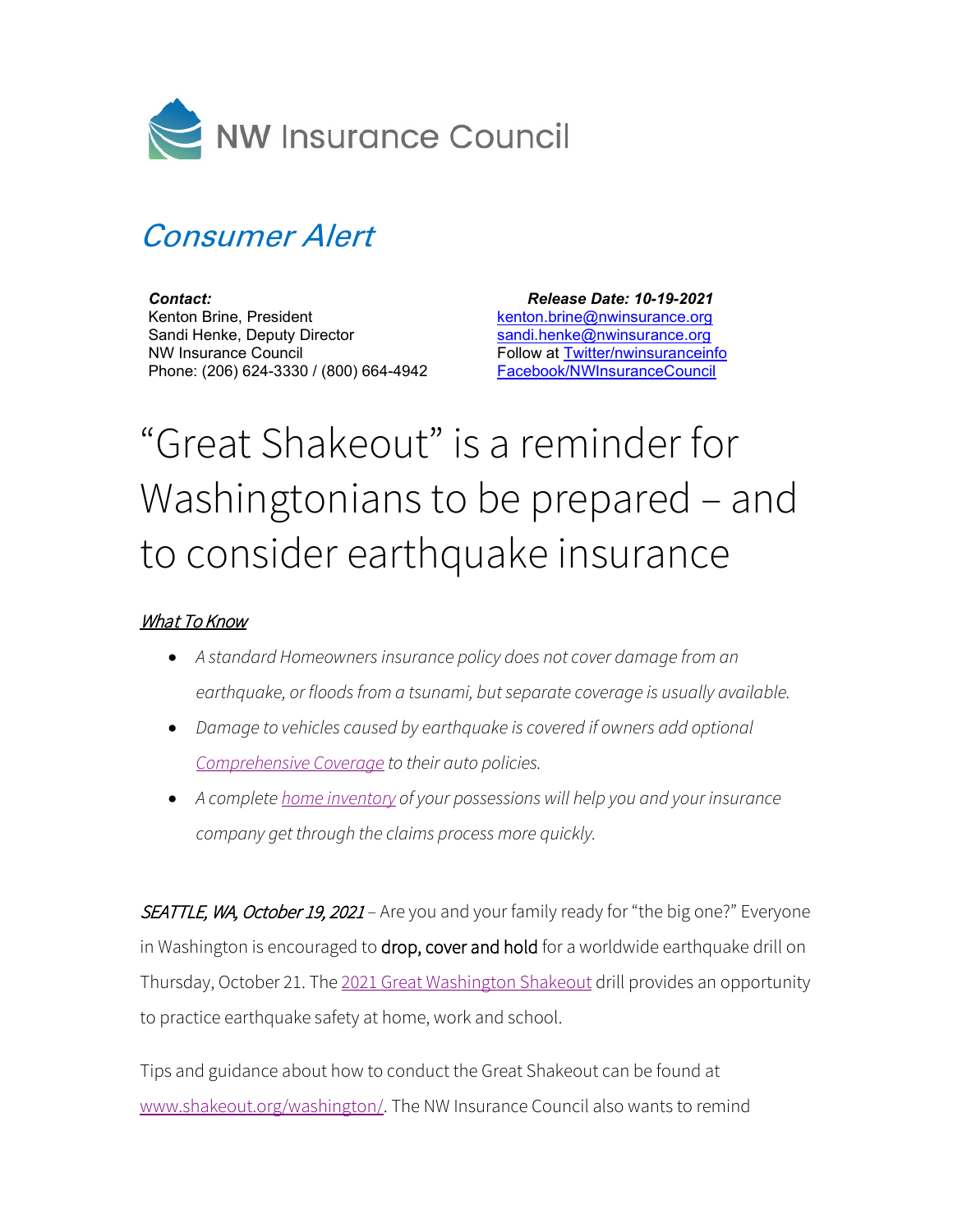Washington residents to consider taking steps now – before disaster strikes - to help protect your home, family and business.

Knowing what to do during an earthquake is critical for personal safety. But it's also important to protect your family's financial future, which starts with knowing about Earthquake and Flood insurance.

**[Earthquake](https://www.nwinsurance.org/earthquake) damage is not covered** by most standard homeowners and business insurance policies, but is available either as a separate policy, as an endorsement to your Homeowners or Renters Insurance policy or through a specialty carrier such as [GeoVera.](http://www.geovera.com/)

Tsunami damage also is not covered under most standard Homeowners, Renters and [Business Owners](https://www.nwinsurance.org/business-insurance-basics) insurance policies, but is available with a **Flood Insurance policy** through the National Flood Insurance Program (NFIP) or from some private insurance companies. Check with your agent or insurance company for more details on how you can protect yourself against the devastating effects of an earthquake or tsunami.

The Northwest region has the second highest risk of earthquake in the United States. Seismologists say a massive 8 or 9 magnitude earthquake could occur at any time along the Cascadia Subduction Zone that stretches south from Vancouver Island to Northern California.

"Seismologists tell us that Western Washington and Oregon are 'past due' for a major seismic event. And recent surveys suggest that only 10-20 percent of insured homeowners in our region also have earthquake insurance. That combination could spell disaster for Northwest home and small business owners," said Kenton Brine, NW Insurance Council president. "Planning ahead to survive a disaster could save the lives of you and your family, and having the right insurance will help your family or business recover more quickly if an earthquake or tsunami strikes. Now is the time to include a talk with your insurance company or agent in your emergency preparedness plan."

NW Insurance Council offers the following earthquake and [disaster preparedness tips:](http://www.nwinsurance.org/cm_disa.htm)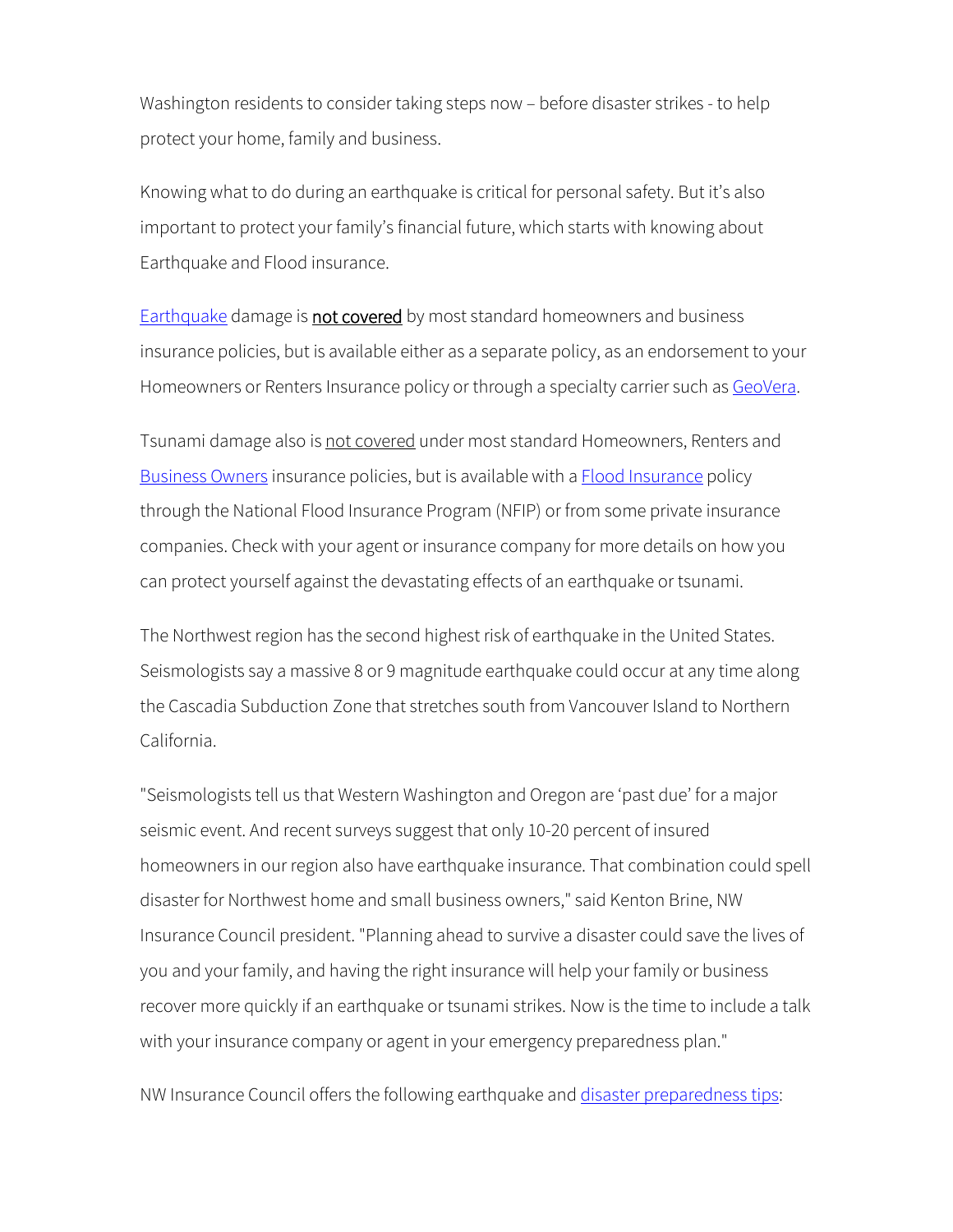- Consider Earthquake Insurance for your home and business. Check with your insurance company, agent or specialty carrier such as [GeoVera](http://www.geovera.com/) to find out about your coverage options.
- Damage to vehicles caused by earthquake is covered if owners add optional [Comprehensive Coverage](http://www.nwinsurance.org/in_autopolicy.htm) to their auto policies.
- When an earthquake strikes, remain indoors and use the internationally recognized protocol: "Drop to the ground, Cover by getting under a sturdy desk or table and Hold on until the shaking stops."
- If you are driving when an earthquake hits, drive slowly to the side of the road, stop and set the parking brake. Avoid overpasses, bridges, power lines and other hazards and stay inside your car.
- Disaster experts say do not run to another room to get under a desk or table if one isn't near you. Instead drop to the ground in an inside corner of the building and cover your head and neck with your hands and arms.
- Know where and how to shut off electricity, gas and water at main switches and valves following an earthquake. Check with your local utilities office for instructions.
- Be sure to have a flashlight and a battery-powered radio on hand in case power is cut off.
- Create a family evacuation plan and develop a family [emergency survival kit](http://www.nwinsurance.org/disaster/tips.php) that includes at least a three-day supply of drinking water and food you don't have to refrigerate or cook. (Emergency management experts say two weeks' worth of supplies is even better.) The kit should also contain first aid supplies, a weather radio, batteries, clothing, blankets, medicine, copies of your insurance policies and some basic tools.